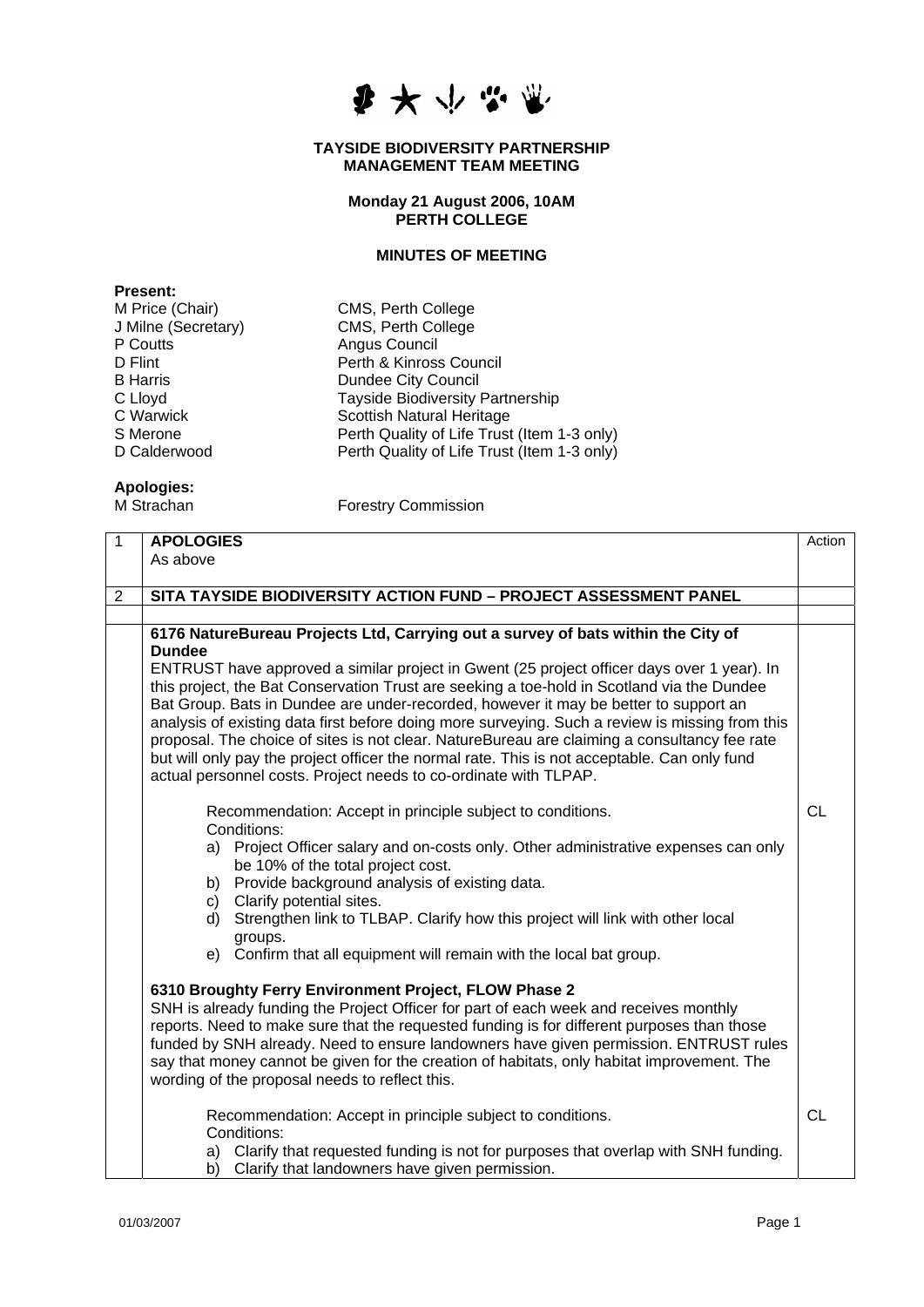|                | <b>Project updates</b><br>Angus Woodland Project application has been withdrawn.                                                                                                                                                                                                                                                                                                                                                                                                                                                                                                                                                                                                                                                                                                                                                                                                                                                                                                   |    |
|----------------|------------------------------------------------------------------------------------------------------------------------------------------------------------------------------------------------------------------------------------------------------------------------------------------------------------------------------------------------------------------------------------------------------------------------------------------------------------------------------------------------------------------------------------------------------------------------------------------------------------------------------------------------------------------------------------------------------------------------------------------------------------------------------------------------------------------------------------------------------------------------------------------------------------------------------------------------------------------------------------|----|
|                | The distribution of the SITA Tayside Biodiversity Fund in 2005/2006 is unbalanced. Angus<br>and Dundee are under-represented. This is partly due to the large grant awarded to the Tay<br>Reedbeds. Need to encourage more proposals from Angus and Dundee.                                                                                                                                                                                                                                                                                                                                                                                                                                                                                                                                                                                                                                                                                                                        |    |
|                | Deadline for next round is 20 <sup>th</sup> October                                                                                                                                                                                                                                                                                                                                                                                                                                                                                                                                                                                                                                                                                                                                                                                                                                                                                                                                |    |
|                |                                                                                                                                                                                                                                                                                                                                                                                                                                                                                                                                                                                                                                                                                                                                                                                                                                                                                                                                                                                    |    |
| 3              | <b>LOCAL BIODIVERSITY FUNDING</b><br><b>SNH Project Fund</b><br>CW stated that £10,000 was earmarked for TBP as match funding for biodiversity projects<br>and was available as of now. Projects that fail to meet ENTRUST criteria should be<br>encouraged to apply to SNH. This is most easily managed on a project by project basis. Any<br>applicant can apply for up to 50% of project funding.<br>SM - Lottery Fund may be a potential source for match funding (up to £10,000). Suggest<br>using TBP website to promote other sources of funding.<br>DF – it would be useful to include a paragraph describing each funded project on the TBP<br>website which can be updated with progress reports. Include contact details if project<br>approves.<br>CW – revise application form to advise applicants that a paragraph for the website will be<br>copied from the form. Also include a checkbox for applicants to approve publication of<br>contact details on website. |    |
|                | ACTION: Revise application form and website                                                                                                                                                                                                                                                                                                                                                                                                                                                                                                                                                                                                                                                                                                                                                                                                                                                                                                                                        | CL |
| 4              | MINUTES OF LAST MEETING ON 16 MAY 2006<br>Agreed                                                                                                                                                                                                                                                                                                                                                                                                                                                                                                                                                                                                                                                                                                                                                                                                                                                                                                                                   |    |
| 5              | <b>MATTERS ARISING</b><br>Merrill Smith has advised that she will no longer remain on the Management Team but would<br>like to remain on the Steering Group                                                                                                                                                                                                                                                                                                                                                                                                                                                                                                                                                                                                                                                                                                                                                                                                                        |    |
| 6              | <b>WORK PROGRAMME/CO-ORDINATOR'S REPORT</b>                                                                                                                                                                                                                                                                                                                                                                                                                                                                                                                                                                                                                                                                                                                                                                                                                                                                                                                                        |    |
|                | Co-ordinators report<br>CL summarised work undertaken over the last period including: 1st Tranche AP review,<br>meeting with sub-group leaders, contact with media over barn owls and swifts, co-ordination<br>of c. 6 HAPS/SAPS, reporting on Green Graveyards conference, follow-up on Funding<br>Newsletter with BIT, planning and co-ordination of Swift Day, website updates, liaison with<br>Cairngorms LBAP, Urban Grassland Management advice including hosting a grassland<br>discussion day, follow-up on potential Bee Wild project, business liaison (TayPack), liaison<br>with SCRI on Living Field Study Centre (offered occasional help on Steering Group and<br>advising re. poster on arable weeds), swift work (liaison with architects, monitoring/mapping<br>day arranged for 18 <sup>th</sup> September, network meeting for 2 <sup>nd</sup> November), PQLT tour of sites<br>(good op. for communication), Lade walk.                                        |    |
|                | <b>Work Programme</b>                                                                                                                                                                                                                                                                                                                                                                                                                                                                                                                                                                                                                                                                                                                                                                                                                                                                                                                                                              |    |
|                | ACTION: Updated Work Programme to be circulated in October                                                                                                                                                                                                                                                                                                                                                                                                                                                                                                                                                                                                                                                                                                                                                                                                                                                                                                                         | CL |
| $\overline{7}$ | <b>FINANCES</b><br>DF - apologies for old format. Final salary figures for 2006/2007 awaiting confirmation of<br>'single status' effect. SE Planning Guide forms bulk of projected costs though this may drop.<br>Transport (£1850) and TBP Core Budget (£2913) items are flexible. Sub-groups (now x 10: 7<br>habitat; 3 species) each receive £200. May need to review this as sub-groups become more<br>active.<br>MP - Agreed to Chair for another two years. Requested fee be raised to £1500                                                                                                                                                                                                                                                                                                                                                                                                                                                                                 |    |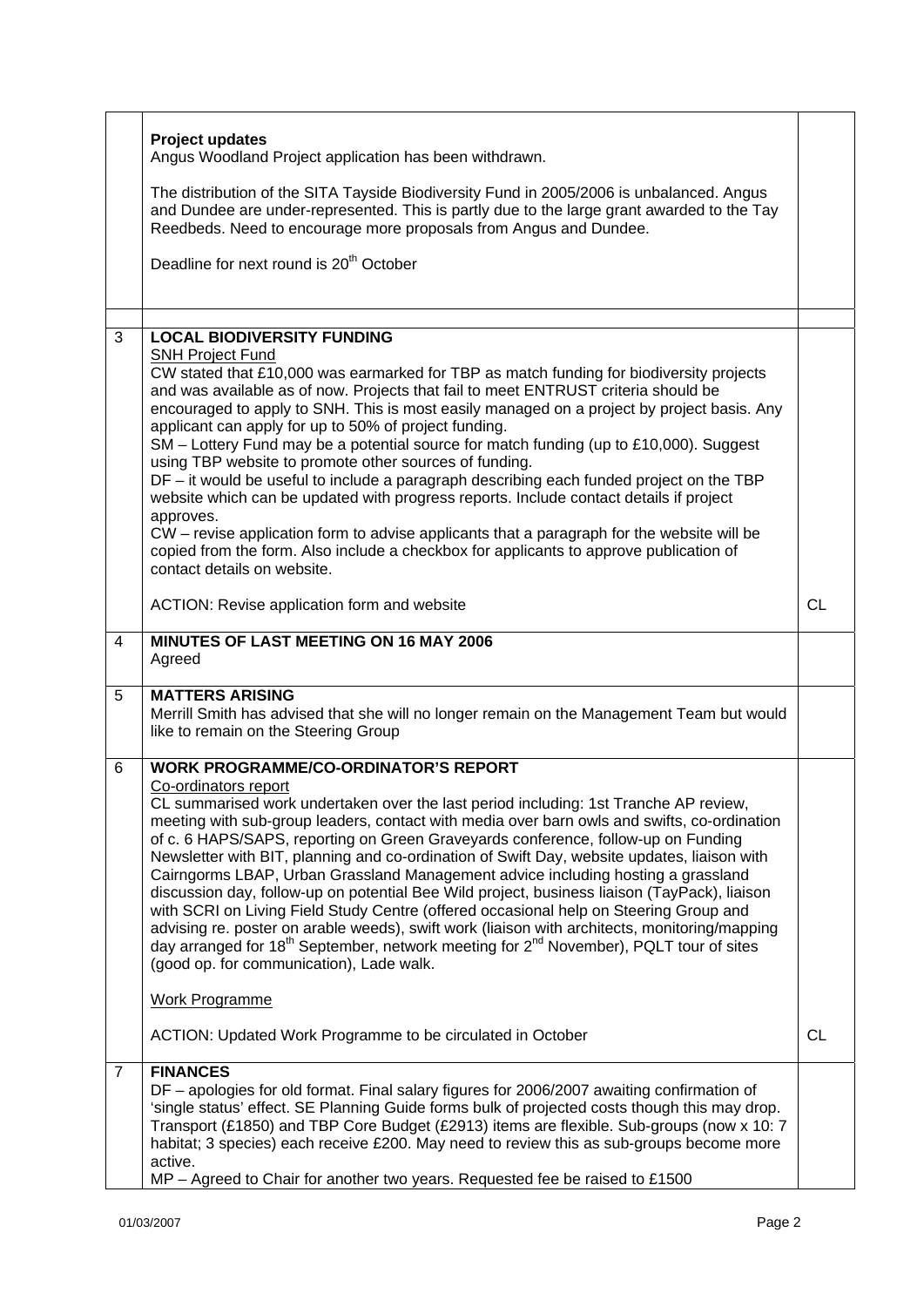|    | p.a. (subsequent clarification - raised fee to begin next financial year, 07/08). Agreed by                                                                                                                                                                                                                                 |           |
|----|-----------------------------------------------------------------------------------------------------------------------------------------------------------------------------------------------------------------------------------------------------------------------------------------------------------------------------|-----------|
|    | Management Team.<br>CW - Vote of thanks given to MP for acting as Chair.                                                                                                                                                                                                                                                    |           |
|    |                                                                                                                                                                                                                                                                                                                             | CL/       |
|    | ACTION: Check invoice for Chair fee for 2005/2006 has been sent.                                                                                                                                                                                                                                                            | JM        |
| 8  | <b>LONG TERM PLANNING</b>                                                                                                                                                                                                                                                                                                   |           |
|    | (NEXT FUNDING APPLICATION FOR CO-ORDINATOR'S POST TO SNH)<br>$MP - Vote$ of thanks to BH for leading this process                                                                                                                                                                                                           |           |
|    | BH - Draft Business Plan 2007-2010 presented with notes for discussion. Discussed as<br>follows:                                                                                                                                                                                                                            |           |
|    | Section 6 – Need to include an "any other duties" clause in the Co-ordinator job description.<br>CW raised issue of re-emphasising role regarding HAPS/SAPS to reflect more<br>implementation and less research.                                                                                                            |           |
|    | ACTION: Insert "and actions" after "projects" in bullet 4. Insert "and assist with" after<br>"Promote" in bullets 5 and 6. Replace "promote" with "facilitate" in bullet 7. Replace<br>"Research and co-ordinate" with "Facilitate" in bullet 9. Add bullet point "Any other duties as<br>required by the Management Team". | <b>BH</b> |
|    | Section 7 – Need to make more flexible to avoid ruling out need for co-ordinator in the future.<br>The role of the co-ordinator is likely to change in the future.                                                                                                                                                          |           |
|    | ACTION: Reword final sentence to "This could mean that the co-ordinator function will<br>change and this needs to be held under consideration."                                                                                                                                                                             | <b>BH</b> |
|    | Appendix 1 – projected budget does not include payment to Chair and sub-groups. Need to<br>find the money somewhere.                                                                                                                                                                                                        |           |
|    | CW - can apply for extra funding for sub-groups from Promotions Budget at beginning of<br>next financial year but no guarantee. Carry forward contingency from current budget to pay<br>for Chair. Chair should be priority. Business Plan MUST be submitted to SNH by 1 <sup>st</sup><br>September                         |           |
|    | CL - ask Forestry Commission to fund some sub-groups<br>BH - reduce Mileage & Subsistence to flat £1850. Add £1500 to Admin Support<br>$MP - add FC$ as budget contributor if they agree                                                                                                                                    |           |
|    | ACTION: Ask FC for £600 p.a. for sub-groups.                                                                                                                                                                                                                                                                                | <b>CL</b> |
|    | ACTION: Amend budget.                                                                                                                                                                                                                                                                                                       | BH        |
|    | DF - as the Business Plan is being submitted by Dundee City Council only does this mean<br>that the co-ordinator post will migrate to Dundee?                                                                                                                                                                               |           |
|    | BH - After 3 years FTA, Dundee Council obliged to offer full-time employment therefore<br>Dundee bosses apprehensive. Suggest going ahead as is but consider back-up plan.<br>CW - SNH need to ensure a clear line management function with a clear link to the                                                             |           |
|    | Management Team and Steering Group.                                                                                                                                                                                                                                                                                         | (CL)      |
|    | ACTION: Explore options at Dundee regarding employment of co-ordinator                                                                                                                                                                                                                                                      | BH        |
| 9  | <b>Contact List for Steering Group</b>                                                                                                                                                                                                                                                                                      |           |
|    | CW - concerned that some sub-group members are not receiving information from the<br>Steering Group. Could all sub-group members be included in the Steering Group mailing list?<br>CL – assumed sub-group leaders were disseminating information to members.                                                               |           |
|    | MP - problem is keeping a mailing list with all sub-group members updated.<br>BH - why not post Steering Group minutes on website?                                                                                                                                                                                          |           |
|    | <b>ACTION:</b> Raise issue with Steering Group                                                                                                                                                                                                                                                                              | <b>CW</b> |
| 10 | <b>AOCB</b>                                                                                                                                                                                                                                                                                                                 |           |
|    | CW - Louise Bond (LBAP Co-ordinator for Clacks.) is leaving. Situation vacant soon.                                                                                                                                                                                                                                         |           |